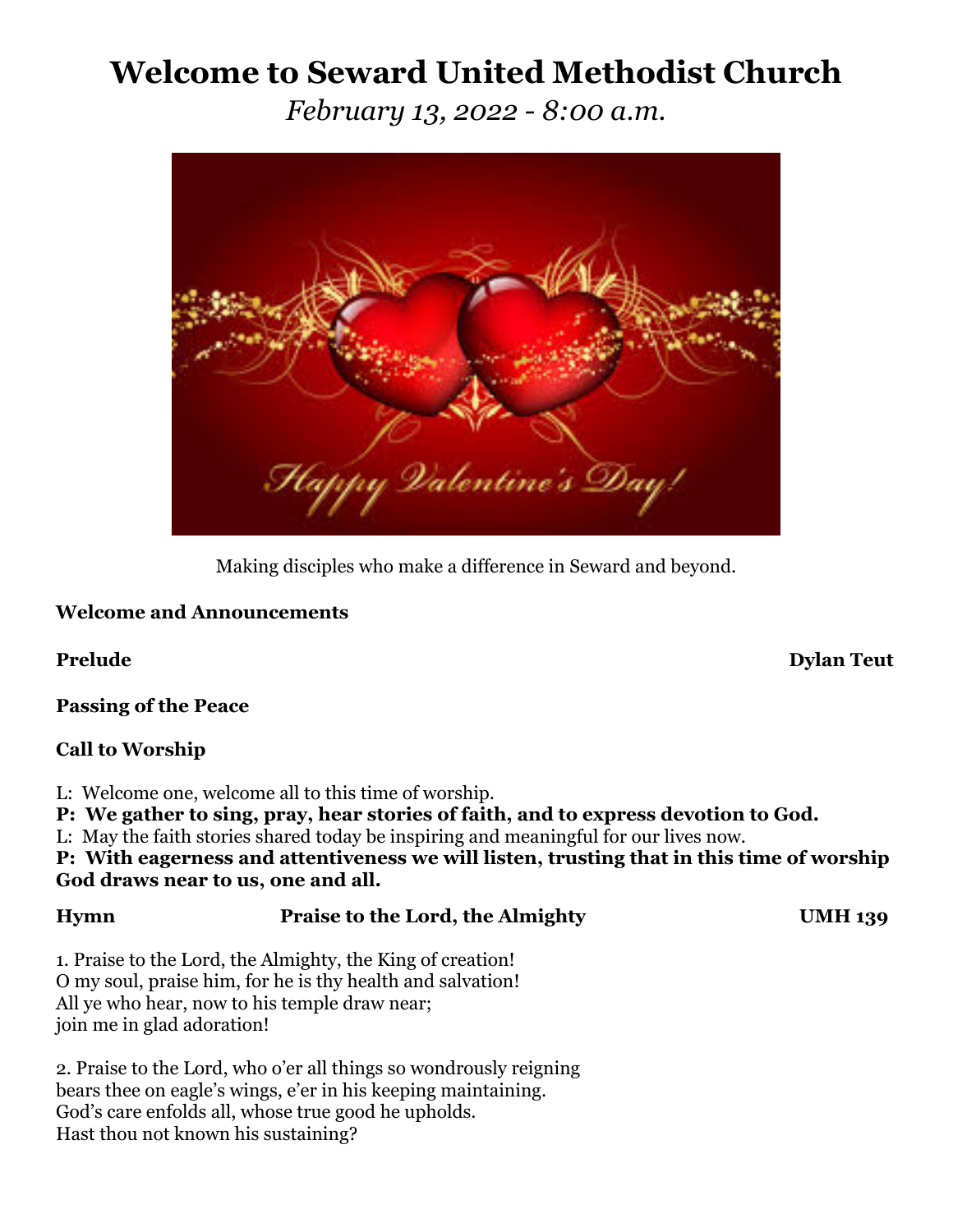3. Praise to the Lord, who doth prosper thy work and defend thee; surely his goodness and mercy here daily attend thee. Ponder anew what the Almighty can do, who with his love doth befriend thee.

4. Praise to the Lord, who doth nourish thy life and restore thee, fitting thee well for the tasks that are ever before thee. Then to thy need God as a mother doth speed, spreading the wings of grace o'er thee.

5. Praise to the Lord! O let all that is in me adore him! All that hath life and breath, come now with praises before him! Let the amen sound from his people again; gladly for ever adore him.

#### **Common Prayer**

Holy One, Holy Three, relationships are wonderful and often messy. Families are complicated and beloved. Teach us to lead with grace, to be extravagant with generosity, and to love better and better with each passing day. Amen.

#### **Children's Time Pastor JoEllen Axthelm**

#### **Scripture Lesson: Genesis 29:15-30**

<sup>15</sup> Then Laban said to Jacob, "Because you are my kinsman, should you therefore serve me for nothing? Tell me, what shall your wages be?" <sup>16</sup> Now Laban had two daughters; the name of the elder was Leah, and the name of the younger was Rachel. <sup>17</sup> Leah's eyes were lovely, and Rachel was graceful and beautiful. <sup>18</sup> Jacob loved Rachel; so he said, "I will serve you seven years for your younger daughter Rachel." <sup>19</sup> Laban said, "It is better that I give her to you than that I should give her to any other man; stay with me." <sup>20</sup> So Jacob served seven years for Rachel, and they seemed to him but a few days because of the love he had for her.

<sup>21</sup> Then Jacob said to Laban, "Give me my wife that I may go in to her, for my time is completed." <sup>22</sup> So Laban gathered together all the people of the place, and made a feast. 23 But in the evening he took his daughter Leah and brought her to Jacob; and he went in to her. <sup>24</sup> (Laban gave his maid Zilpah to his daughter Leah to be her maid.) 25When morning came, it was Leah! And Jacob said to Laban, "What is this you have done to me? Did I not serve with you for Rachel? Why then have you deceived me?" <sup>26</sup> Laban said, "This is not done in our country—giving the younger before the firstborn. <sup>27</sup> Complete the week of this one, and we will give you the other also in return for serving me another seven years." <sup>28</sup> Jacob did so, and completed her week; then Laban gave him his daughter Rachel as a wife. <sup>29</sup> (Laban gave his maid Bilhah to his daughter Rachel to be her maid.) <sup>30</sup> So Jacob went in to Rachel also, and he loved Rachel more than Leah. He served Laban for another seven years.

### **Hymn God Made from One Blood TFWS 2170**

1. God made from one blood all the families of earth, the circles of nurture that raised us from birth, companions who join us to walk through each stage of childhood and youth and adulthood and age.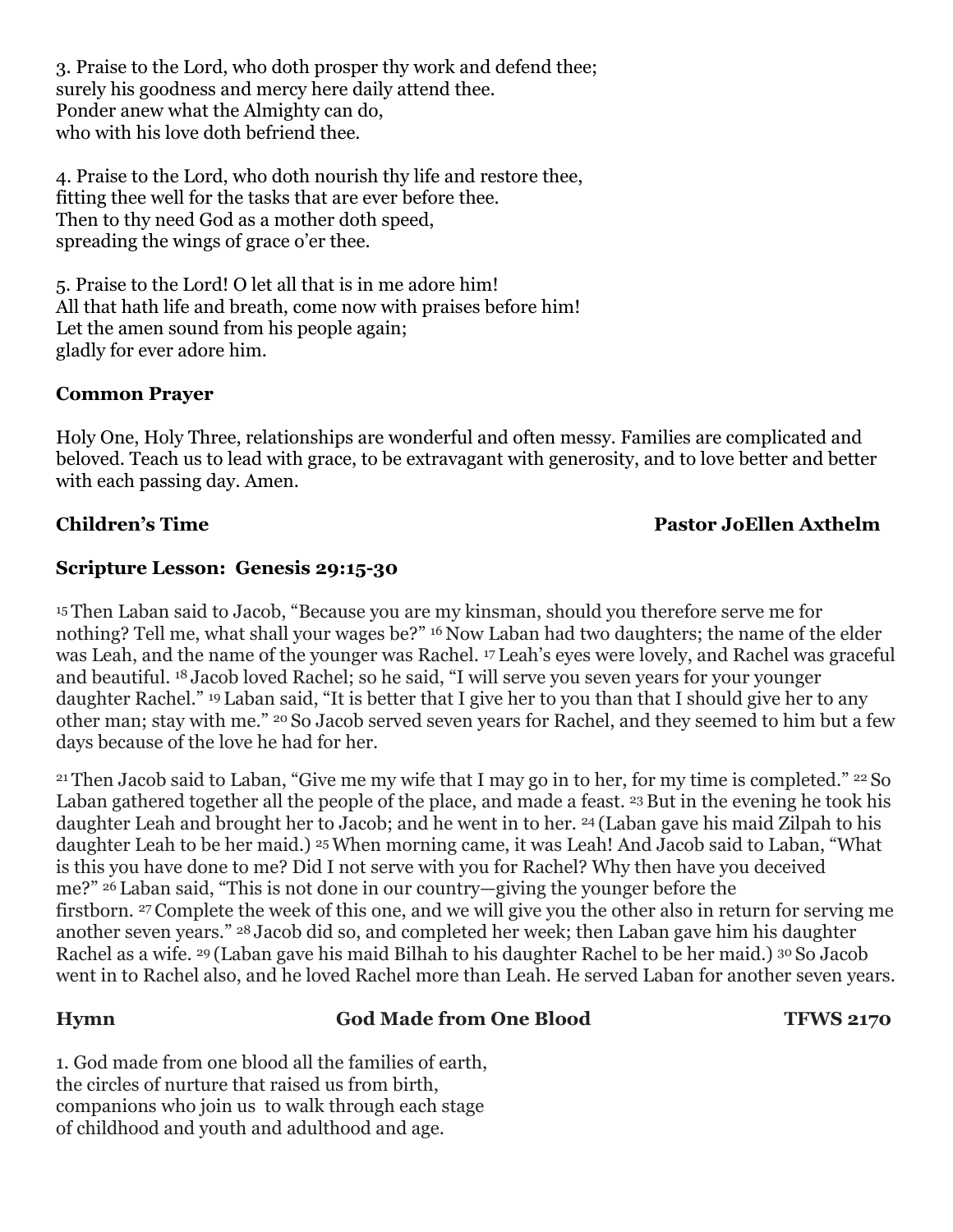2. We turn to you, God, with our thanks and our tears for all the families we've known through the years, the intimate networks on whom we depend of parent and partner and roommate and friend.

3. We learn through our families how closeness and trust increase when our actions are loving and just. Yet families have also distorted their roles, mistreating their members and bruising their souls.

4. Give, Lord, to each family in conflict and storm a sense of your wisdom and grace that transform sharp anger to insight which strengthens the heart and makes clear the place where rebuilding can start.

5. Then widen that wisdom and grace to include the races and viewpoints our families exclude till peace in each home bears and nurtures the bud of peace shared by all you have made from one blood.

#### **Sermon Blended Families Have Been Around a Long Time Rev. Dr. Mary Kay Totty**

#### **The Prayers of the People**

*Please share your joys or concerns at the microphone or in the comments on Facebook or by texting us at 402-810-8900.*

### **Prayer Hymn Where Charity and Love Prevail UMH 549**

1. Where charity and love prevail, there God is ever found; brought here together by Christ's love, by love are we thus bound.

2. With grateful joy and holy fear true charity we learn; let us with heart and mind and strength now love Christ in return.

3 Forgive we now each other's faults as we our faults confess; and let us love each other well in Christian holiness.

4. Let strife among us be unknown, let all contention cease; be Christ the glory that we seek, be ours his holy peace.

5. Let us recall that in our midst dwells God's begotten Son; as members of his body joined, we are in him made one.

6. Love can exclude no race or creed if honored be God's name; our common life embraces all whose Maker is the same.

> Sharing of Joys & Concerns Pastoral Prayer The Lord's Prayer